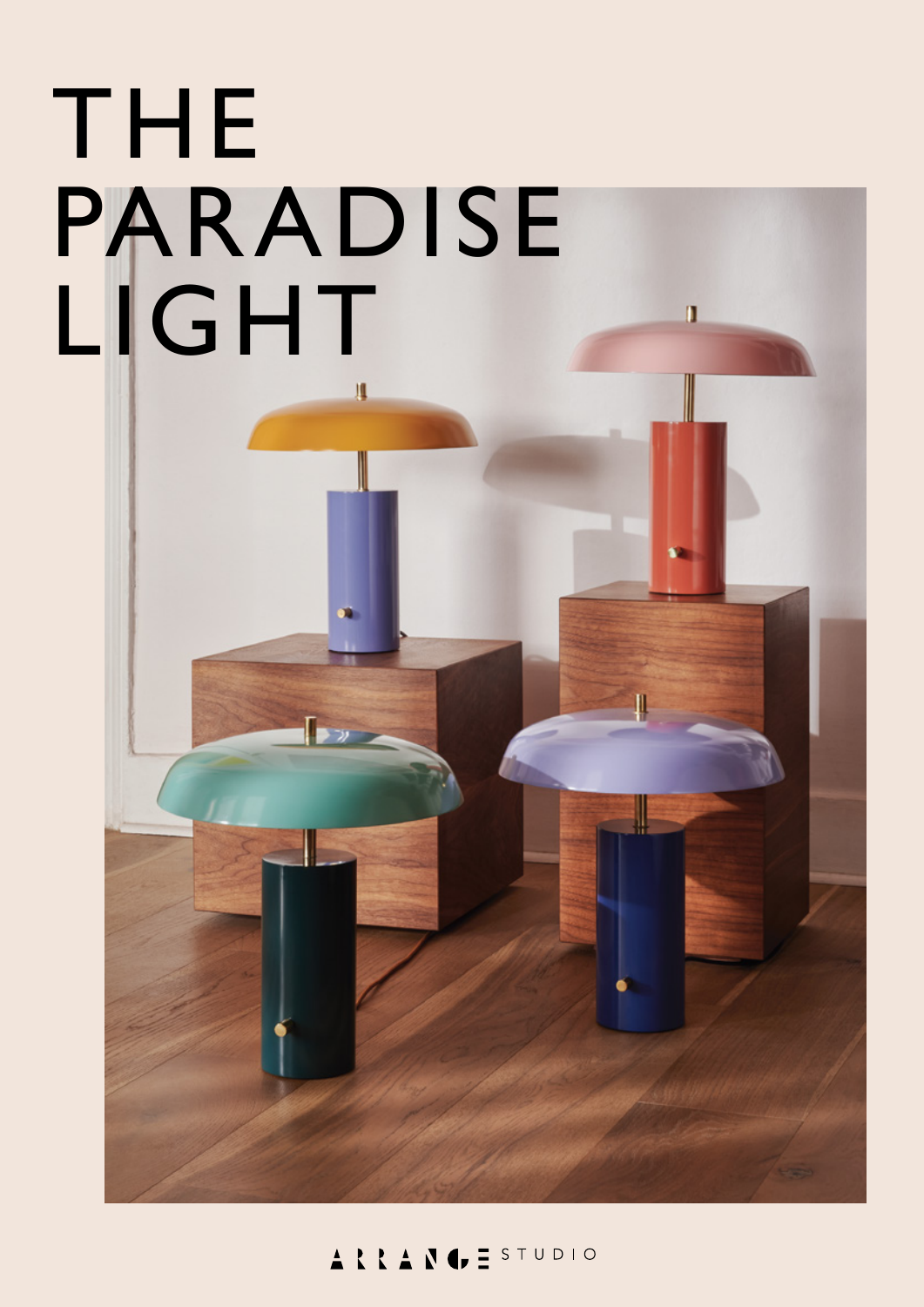Designed by Roxanne Ferreira of Arrange Studio, the Paradise Lights take inspiration from the many Birds-of-Paradise and the kaleidoscope of colour found in the natural world. Each light is made with a golden coating on the inside of the shade to emit a warm, golden glow when turned on.



## ARRANGESTUDIO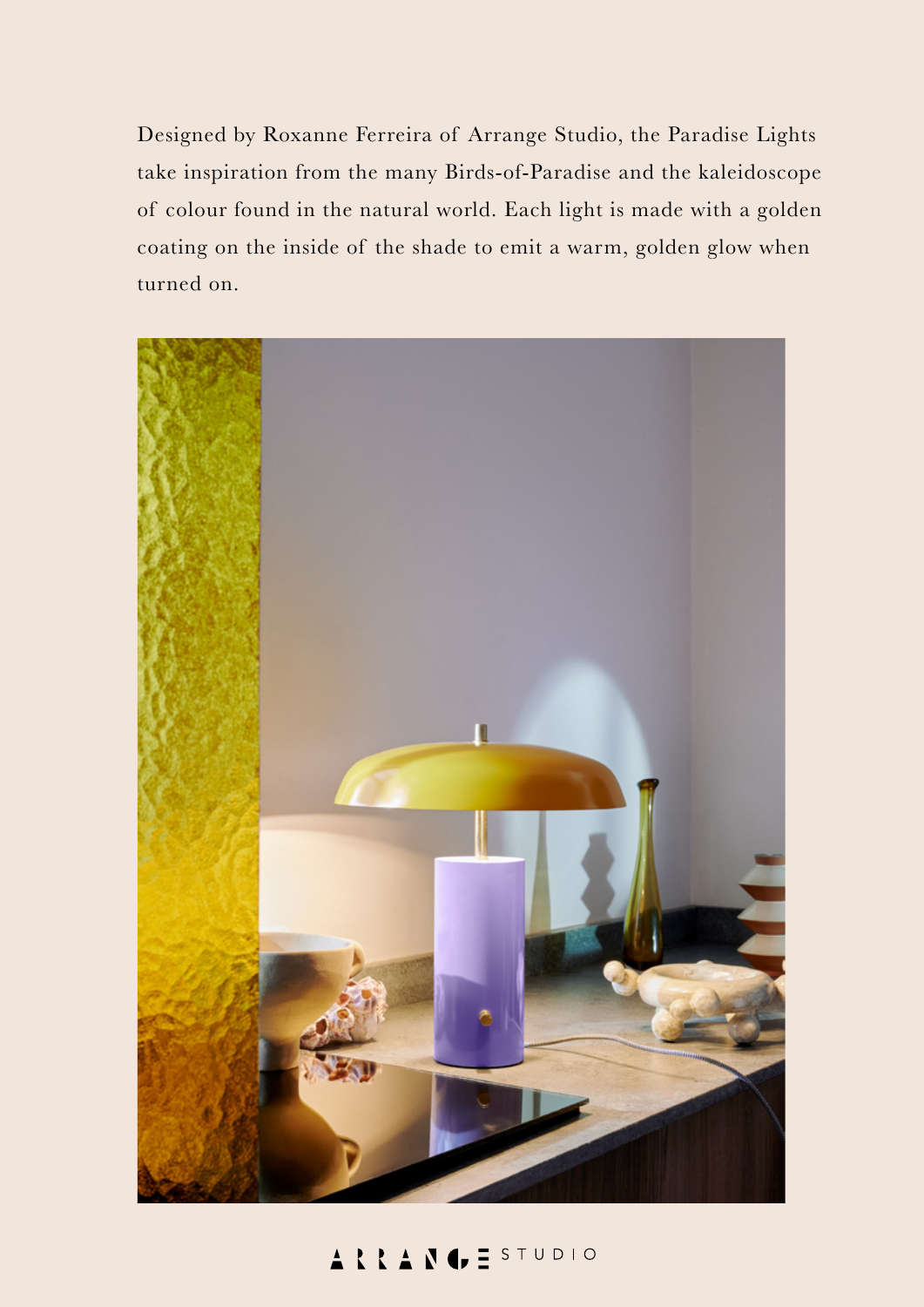#### COLOURS



#### MATERIALS

- / Powder coated spun aluminium shade
- / Powder coated steel base
- / Polished brass central stem and on/off switch
- / Coloured fabric cable with Legrand Euro 2pin plug
- / 2 x e14 lampholders (2x warm white LED globes included with every Paradise Light)
- / Designed and Manufactured in South Africa

#### COMPONENTS

- / The shade & base are boxed separately and are easy to assemble.
- / Packaging is fully recyclable and plastic free as far as possible.

### ARRANGESTUDIO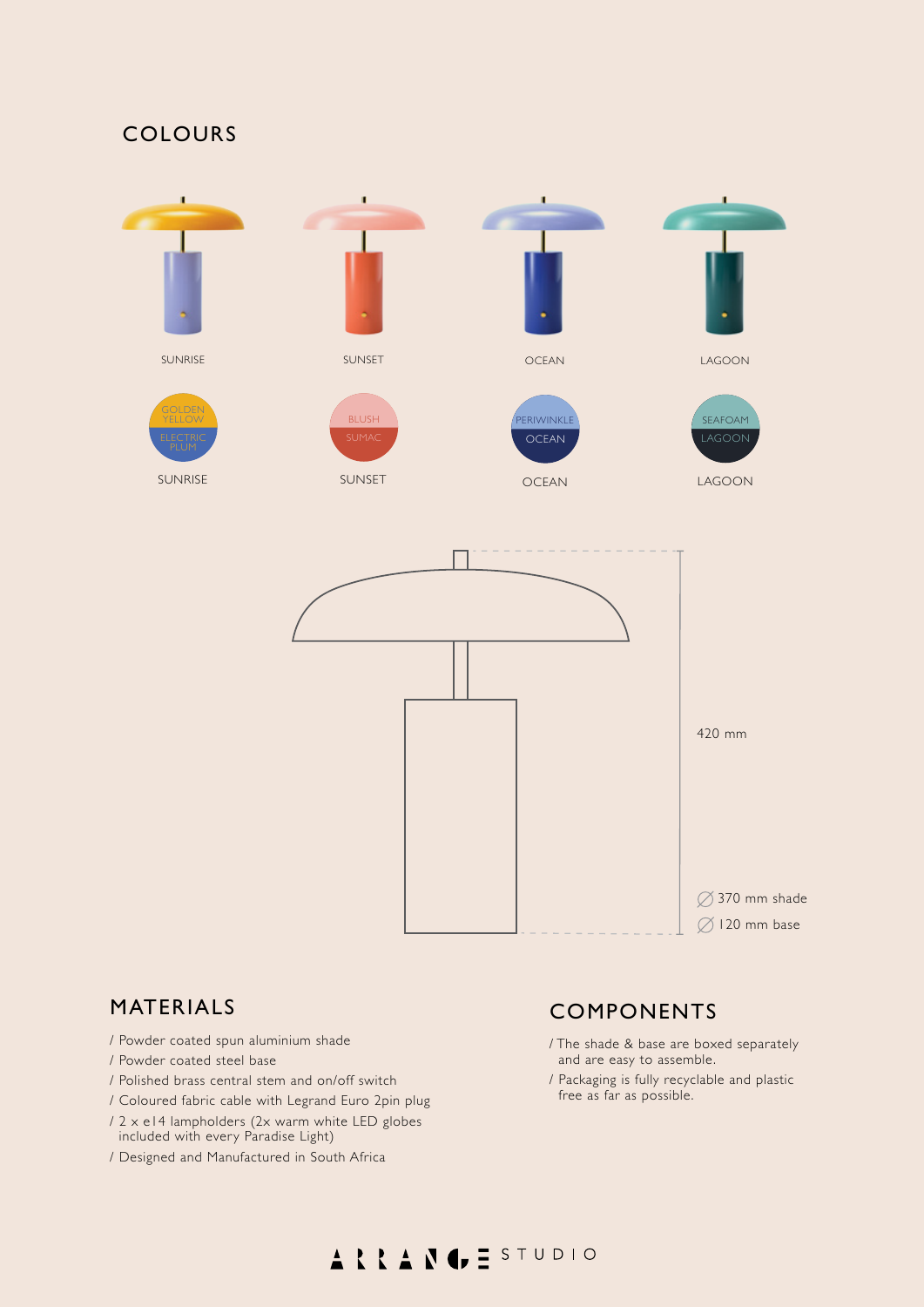

#### TO ORDER

Each light is made to order with a lead time of 4 - 6 weeks. Available directly from Arrange Studio. Email roxanne@arrangestudio.co.za for enquiries.

## ARRANGESTUDIO